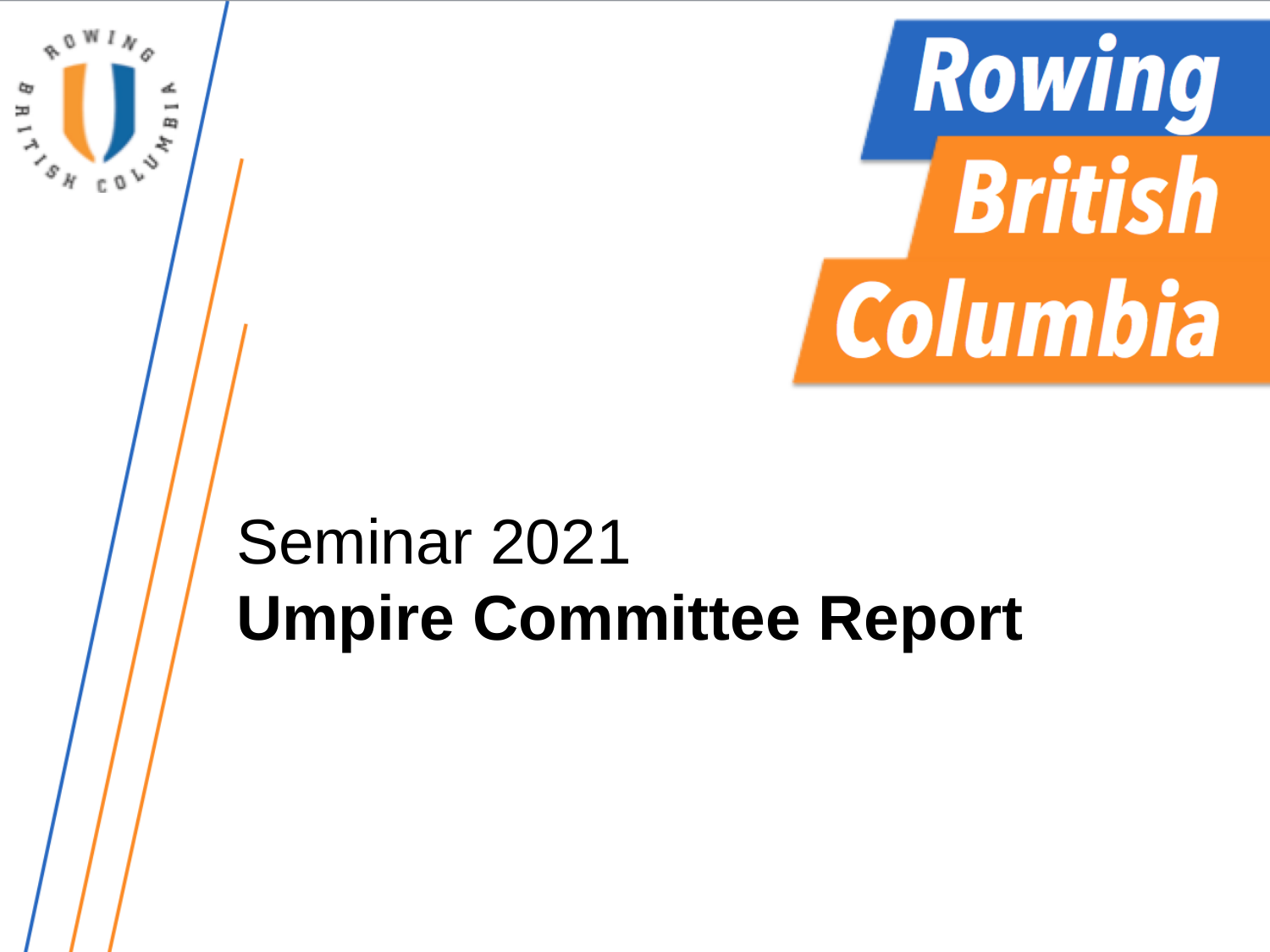# Umpire Committee Report 2/7

#### Business as usual

As 2020 began, the Umpire Committee was, as usual, attempting to provide officials to ensure safety and fairness at 33 events spanning 53 days and involving 564 "recommended Umpire days". In keeping with the 2018 RCA Rules of Racing (5.2.1, etc.) emphasizing the Chief Umpire's role in the regatta planning process (including Sanction Application), assigning Chief Umpires had begun in November 2019.

#### Seminar

At the January 2020 umpire refresher (/recertification) seminar (alternating to the Mainland), winter weather and road conditions had resulted in a start time delayed by over 2 hours and a compressed (/lively) agenda. In total, 38 Umpires attended. This included almost 60% of our Licensed Umpires.

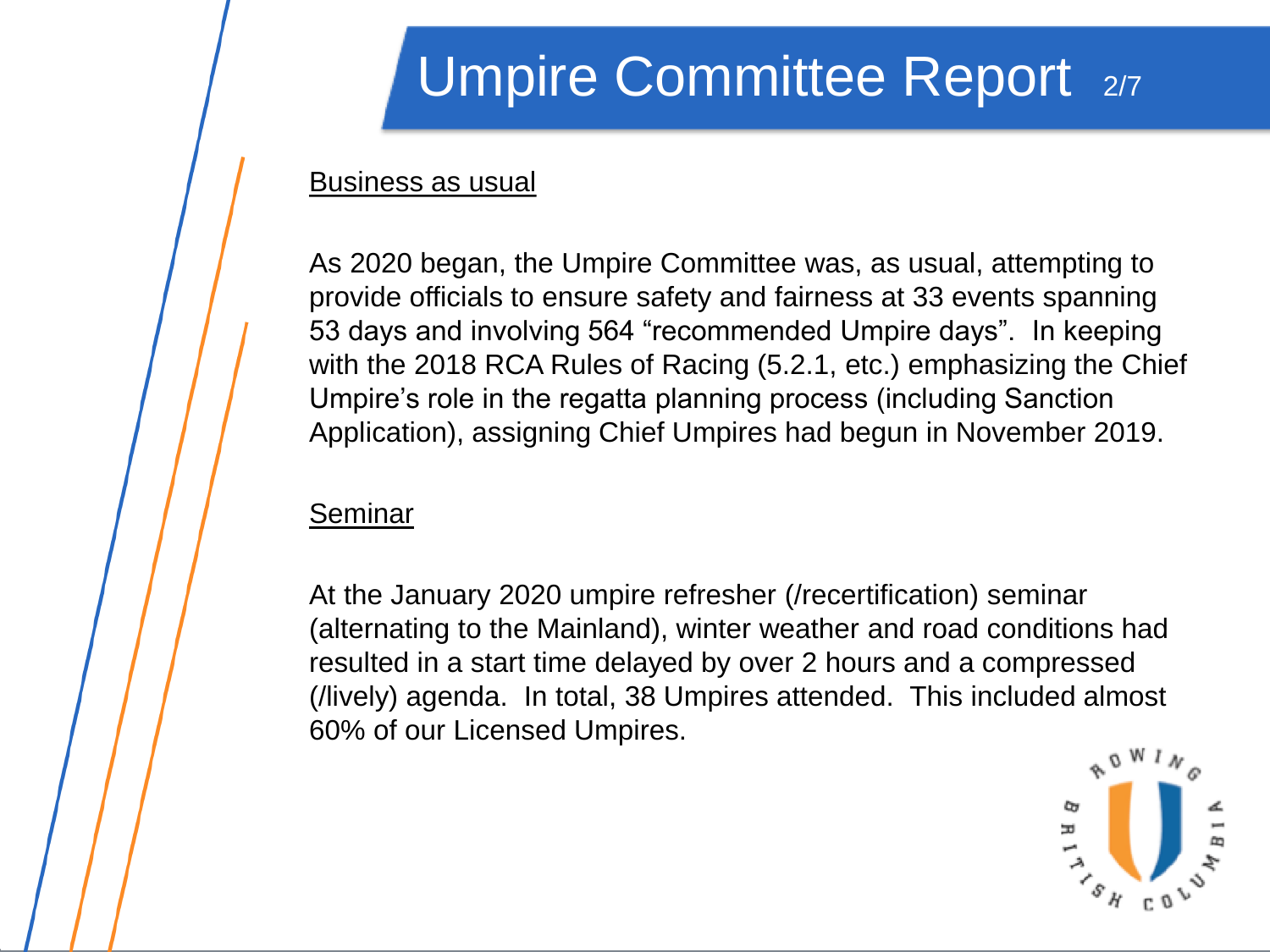### Umpire Committee Report 3/7

Up to 4 positions were open for election instead of the usual 3 (due to the earlier departure of Peter Sage to Ontario) with only Ge-An Rijniersce and Glenn Robb commencing the second half of their 2 year terms ensuring continuity. Laurel Glanfield, Tim Henderson, Sheree Moffatt, and Gordon Sund were acclaimed with Sheree randomly selected for the 1-year term. Gordon was subsequently elected Chair.

### Covid-19

By the second week of March (when the first cancellations due to Covid-19 restrictions were announced), only 36 "Umpire days" had been utilized (in 4 Indoor Rowing events and the 2-day Elk Lake Spring regatta) out of 500 filled. We continued to try to fill juries to ensure that we would be ready for any possible "best case" scenario. However, as the magnitude of the pandemic sank in, the rolling window of cancellation announcements continued until September in whereupon no scheduled events remained.

Ε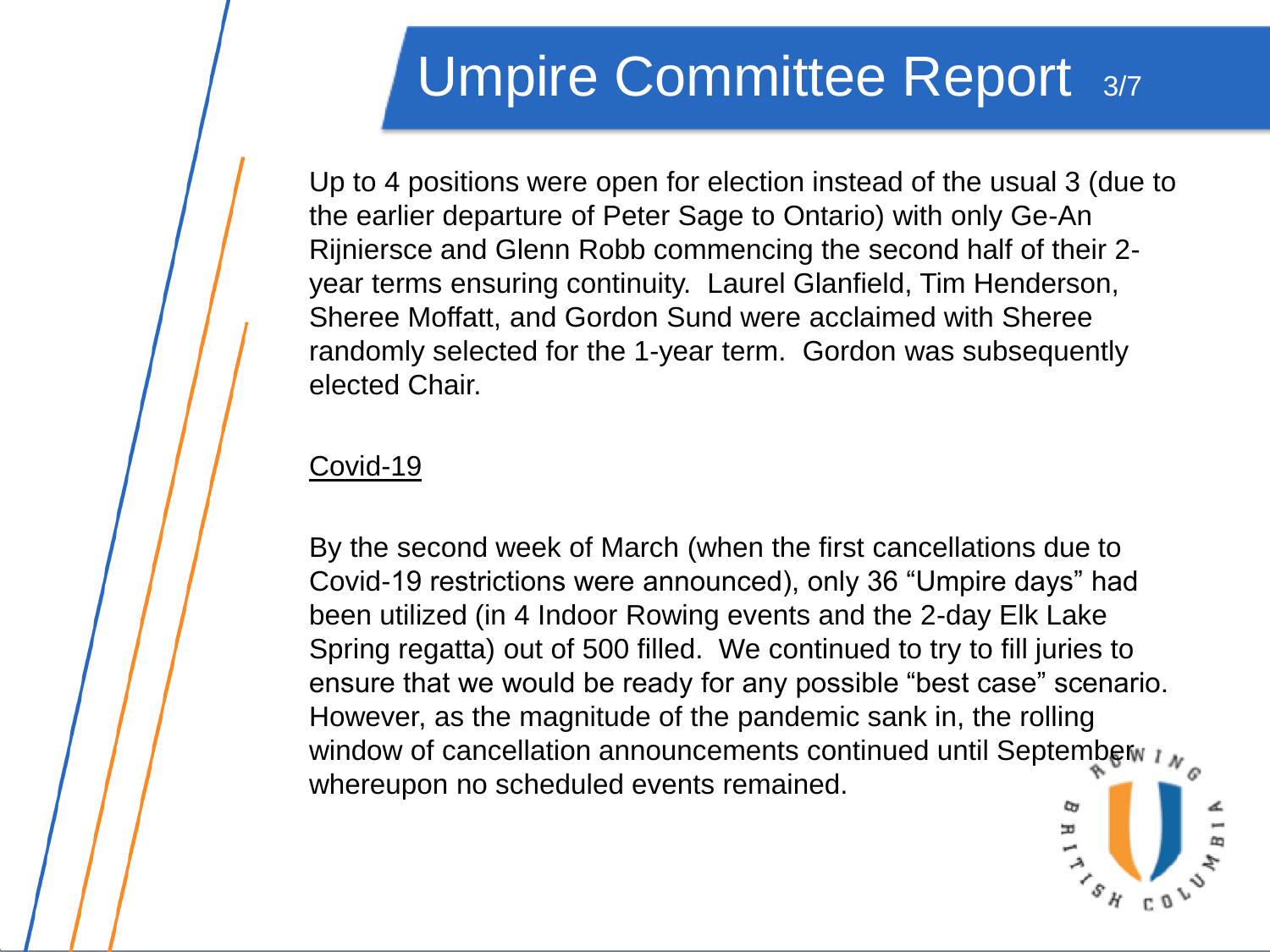## Umpire Committee Report 4/7

National and some Out-of-Province regatta opportunities are coordinated by the committee. Expressions of interest are sought and selections made from the applications received. Nominations for the Canadian regattas were completed by mid-February, while applications for the US Rowing Northwest Regionals were abandoned as March-April Covid-19 restrictions took effect.

#### **Clinicians**

A significant achievement of the committee was successfully working with RCA to appoint 2 more Associate Clinicians in BC. When their educational journey is complete, we will have 4 Clinicians with all the benefits that should entail.

Mike Bagshawe Tim Henderson (August 2020) Simon Litherland (November 2019) Ge-An Rijniersce (August 2020)

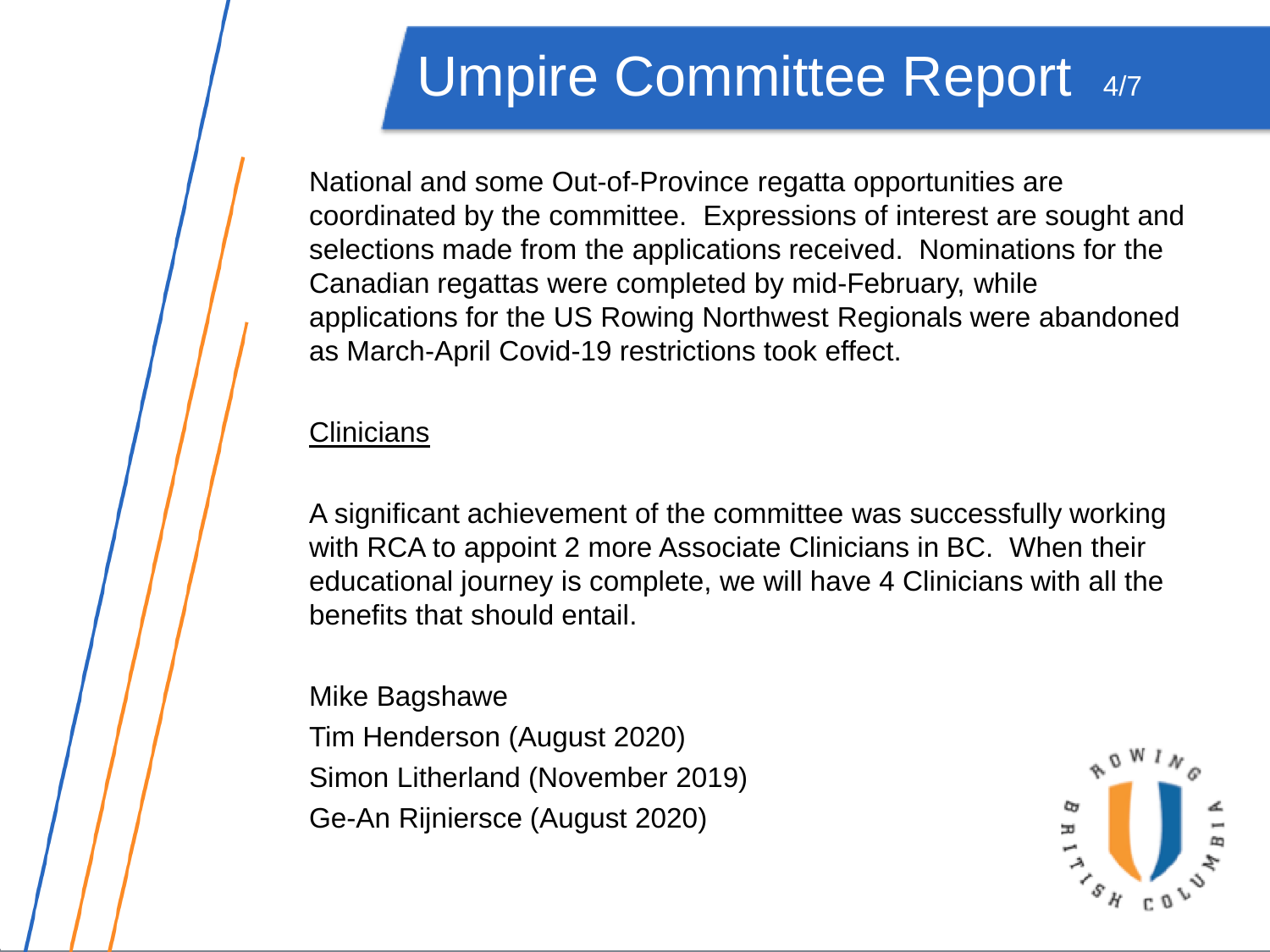## Umpire Committee Report 5/7

#### Umpire continuum

There are currently 45 Assistant, 8 Associate, and 51 Licensed (Level 2 or greater) Umpires in British Columbia. Of the latter group, 4 are Associate Chief and 15 Chief (Level 3) Umpires. 3 of the latter are Associate Clinicians along with 1 Clinician (Level 4) including 2 FISA (Level 5). While a few of the Assistant Umpires may have simply filled some spare time with a learning experience, this dramatically higher number also represents a tremendous opportunity for us to address capacity issues and succession planning (as the ranks of the Licensed have been further depleted).

Our 31 newest Assistants arose from 3 Rowing BC (plus 1 Row Ontario) clinics consisting of 2 "virtual" sessions each. This sort of introduction to officiating may prove to be the wave of the future as RCA is exploring a self-directed static version for 2021.

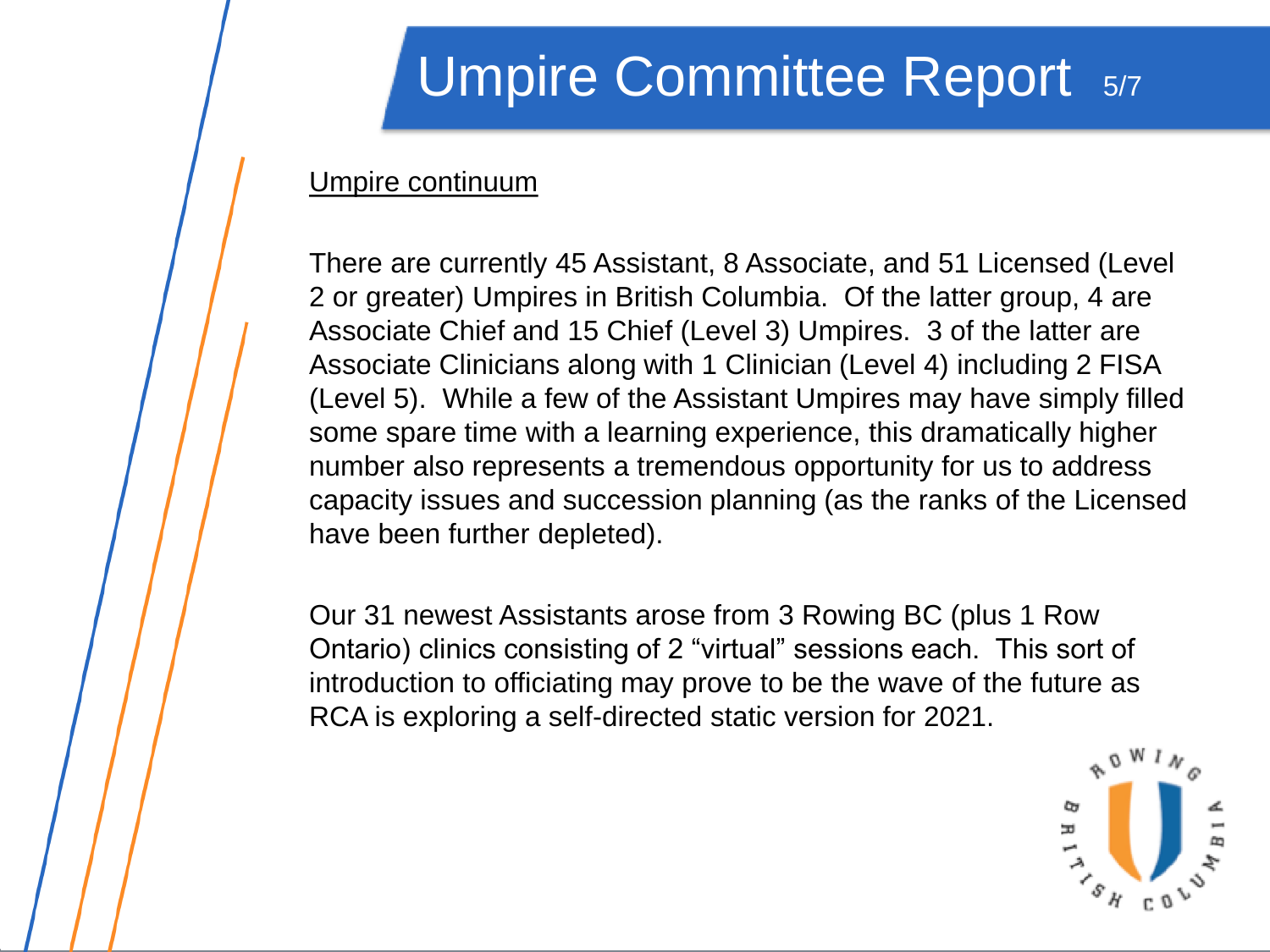# Umpire Committee Report 6/7

### **Communication**

In an attempt to maintain some social connectedness, Zoom video conferencing became the default communication tool. The Rowing BC office scheduled numerous Covid-19 Updates, plus sessions for Regatta Planning, Para (Adaptive) rowing, a Herb Challier memorial, and the AGM and Conference. The Umpire Committee hosted a Chief Umpires discussion and an all Umpires "Safety Meeting", plus conducted a few meetings when mere email fell short, and were able to review the Proposed Regatta Calendar and audit RowOntario's Level 2 Umpire Seminar.